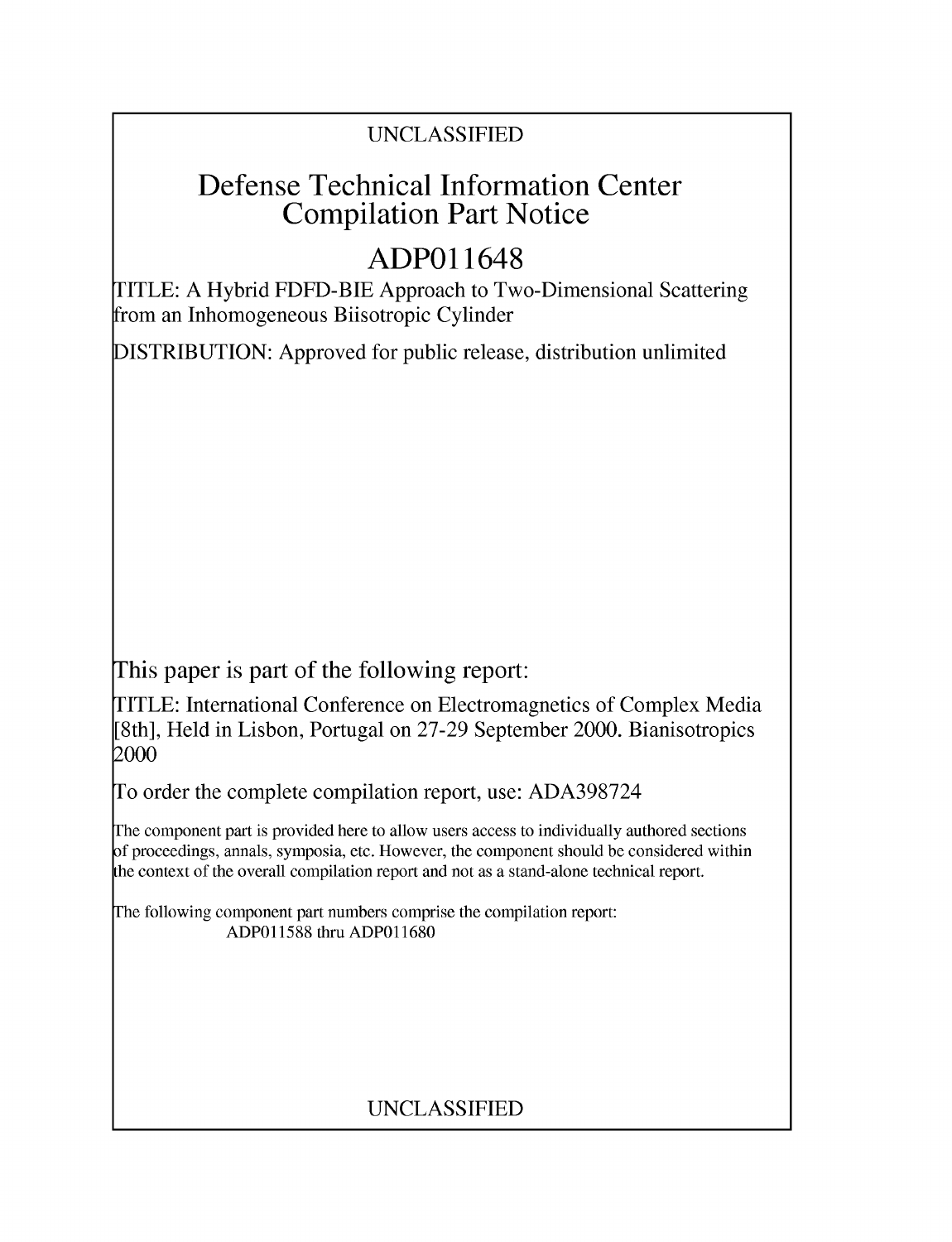## **A** Hybrid FDFD-BIE Approach to Two-dimensional Scattering from an Inhomogeneous Biisotropic Cylinder

M. Norgren

Department of Electromagnetic Theory, Royal Institute of Technology Osquldas väg 6, SE-100 44 Stockholm, Sweden Fax **+** 46 8 10 83 27; e-mail: martin@tet.kth.se

#### Abstract

The scattering problem for an inhomogeneous two-dimensional biisotropic cylinder is solved in the frequency-domain by means of a hybrid method, in which finite difference equations in the interior region are combined with a mesh truncation in terms of a boundary integral equation. Numerical results for the bistatic echo widths are presented and compared with a reference solutions in the circular cylinder cases and it is found that the method yields more accurate results than what can be achieved with a local absorbing boundary condition.

#### 1. Introduction

A scattering problem involving inhomogeneous media can be solved using a volume integral equation (VIE) that is discretized into a matrix equation by using the method of moments (MoM). However, a drawback with VIE is that the integral operator discretizes into a filled matrix, that becomes very large and exceedingly time consuming to invert if the geometry is several wavelengths in size. An alternative is to use a partial differential equation (PDE) method, in which the differential operator discretizes into a sparse matrix by using finite differences (FD) or by using the finite element method (FEM). However, when using FD or FEM in an open region a radiation condition must be supplemented by truncating the computational domain with an absorbing boundary condition (ABC), which can be either an approximate (local) ABC or an exact (global) ABC. One example of a local ABC is the perfectly matched layer (PML), which has been extended recently to include bianisotropic media [1]. A global ABC is usually formulated in terms of an integral operator on the boundary of the computational domain, which yields that the FD or FEM equations then must be solved in conjunction with a boundary integral equation (BIE). Examples of such combined methods, referred to as hybrid methods, are e.g. FEM-BIE [2] and FDTD-BIE [3]. In this paper, we consider a hybrid FD FrequencyDomain-BIE approach to a two-dimensional scattering problem for an inhomogeneous cylinder of a biisotropic material. Interior to the region containing the biisotropic cylinder, we use finite differences and on the boundary of the region we use a BIE, which reduces to a contour integral equation.

#### 2. The Scattering Problem

Consider an in free space located biisotropic scatterer (see figure 1) described by the following constitutive relations in the frequency-domain:

$$
\boldsymbol{D}(\boldsymbol{r})=\varepsilon_{0}\varepsilon(\boldsymbol{r})\,\boldsymbol{E}\left(\boldsymbol{r}\right)+\sqrt{\varepsilon_{0}\mu_{0}}\xi\left(\boldsymbol{r}\right)\boldsymbol{H}\left(\boldsymbol{r}\right),\qquad\boldsymbol{B}\left(\boldsymbol{r}\right)=\mu_{0}\mu\left(\boldsymbol{r}\right)\boldsymbol{H}\left(\boldsymbol{r}\right)+\sqrt{\varepsilon_{0}\mu_{0}}\zeta\left(\boldsymbol{r}\right)\boldsymbol{E}\left(\boldsymbol{r}\right),\quad(1)
$$

where the parameters  $\varepsilon$ ,  $\mu$ ,  $\xi$  and  $\zeta$  are arbitrary functions of the position variable r.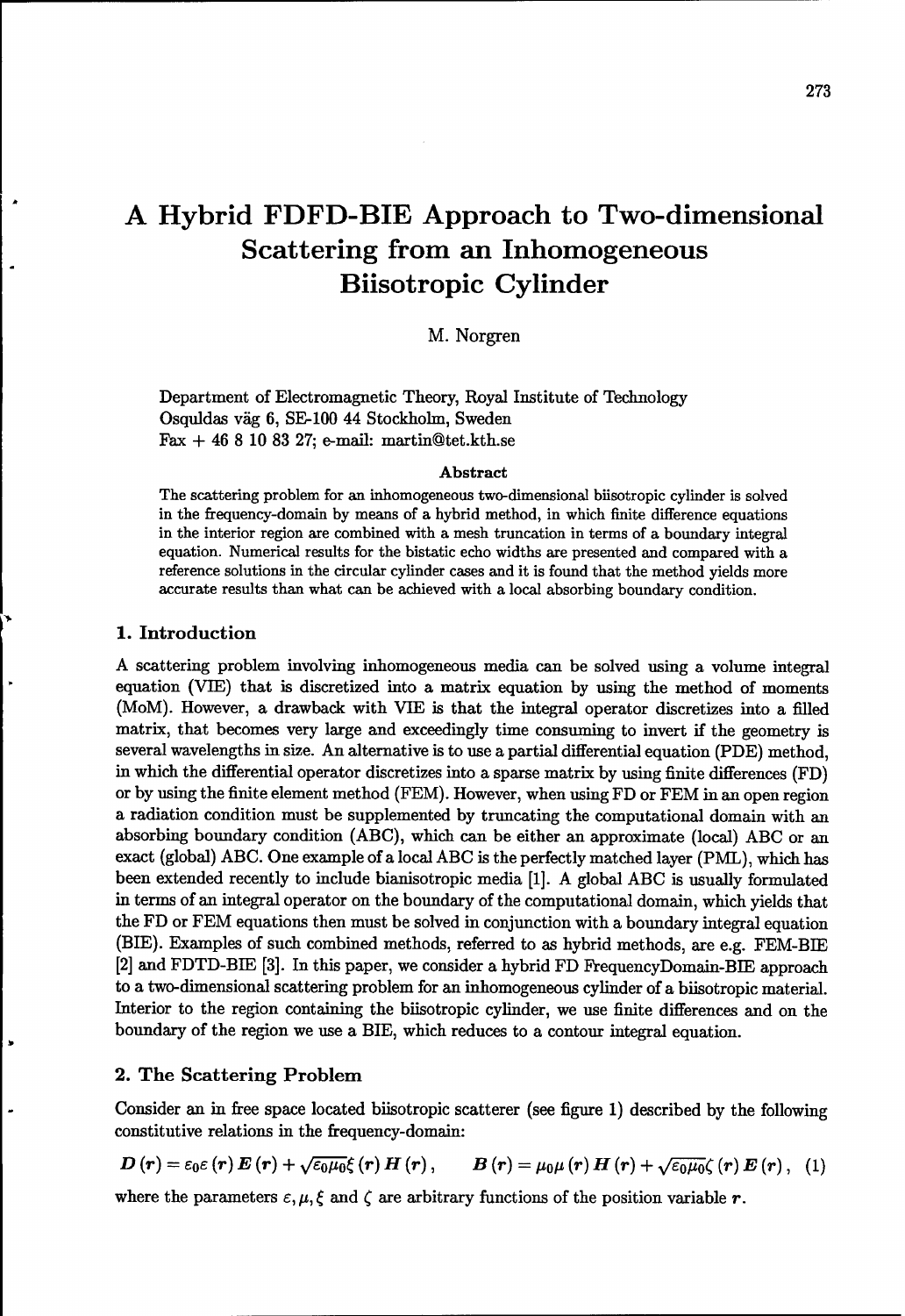

Figure 1: The scattering configuration.

The scattering problem is to determine the scattered fields  $E^{\rm s}$ ,  $H^{\rm s}$  when the scatterer is excited by known incident fields  $E^i$ ,  $H^i$ , created by an extraneous time-harmonic (exp (j $\omega t$ )) current density  $J$ ; see figure 1. Substituting the constitutive relations  $(1)$  into the Maxwell's equations, we eventually arrive at the following equations for the scattered fields:

$$
\nabla \times \boldsymbol{E}^{\rm s} + {\rm j} k_0 \left( \mu \eta_0 \boldsymbol{H}^{\rm s} + \zeta \boldsymbol{E}^{\rm s} \right) = -{\rm j} k_0 \left( \left( \mu - 1 \right) \eta_0 \boldsymbol{H}^{\rm i} + \zeta \boldsymbol{E}^{\rm i} \right), \tag{2}
$$

$$
\nabla \times \eta_0 \boldsymbol{H}^{\rm s} - {\rm j} k_0 \left( \varepsilon \boldsymbol{E}^{\rm s} + \xi \eta_0 \boldsymbol{H}^{\rm s} \right) = {\rm j} k_0 \left( \left( \varepsilon - 1 \right) \boldsymbol{E}^{\rm i} + \xi \eta_0 \boldsymbol{H}^{\rm i} \right). \tag{3}
$$

#### 3. The FDFD Equations in the Two-dimensional Case

The 2D FDFD equations are derived in a similar way as in [4]. The region containing the scatterer is divided into square cells (see figure 2), in which the constitutive parameters are approximated as homogeneous and equal to their true values at the mid points. In the outermost layer of cells, the parameters are  $\varepsilon = \mu = 1, \xi = \zeta = 0$ . The FDFD approximation results in a linear system of equations for the everywhere continuous z-components of the fields [5]:

$$
\mathbf{M}_{\text{EE}}' \tilde{E}_{z,\text{inside}}^{\text{s}} + \mathbf{B} \tilde{E}_{z,\text{outside}}^{\text{s}} + \mathbf{M}_{\text{EH}} \bar{H}_{z,\text{inside}}^{\text{s}} = \bar{J}_{\text{inside}}^{\text{E}}, \tag{4}
$$

$$
\mathbf{M}'_{\mathrm{HH}}\bar{H}_{z,\mathrm{inside}}^{\mathrm{s}} + \mathbf{B}\bar{H}_{z,\mathrm{outside}}^{\mathrm{s}} + \mathbf{M}_{\mathrm{HE}}\bar{E}_{z,\mathrm{inside}}^{\mathrm{s}} = \bar{J}_{\mathrm{inside}}^{\mathrm{H}},\tag{5}
$$

where  $\bar{E}_{z, \text{inside}}^s$ ,  $\bar{H}_{z, \text{inside}}^s$  are evaluated at the interior FDFD points, indicated with filled circles in figure 2, and  $\tilde{E}_{z,\text{outside}}^{\text{s}}$ ,  $\bar{H}_{z,\text{outside}}^{\text{s}}$  are evaluated at the extruding FDFD points, indicated with blank circles in figure 2.  $M'_{\text{EE}}$ ,  $M_{\text{EH}}$ ,  $M_{\text{HE}}$  and  $M'_{\text{HH}}$  are sparsely filled square matrices describing the FDFD operators at the interior points and the matrix B describes the FDFD operators on the extruding points.  $\bar{J}_{\text{inside}}^{\text{E}}$  and  $\bar{J}_{\text{inside}}^{\text{H}}$  are excitation vectors, obtained as linear combinations of the components of the incident fields at the interior points.



**Figure 2:** One corner region of the computational domain.  $\Gamma$  is the contour at which the global absorbing boundary condition is calculated.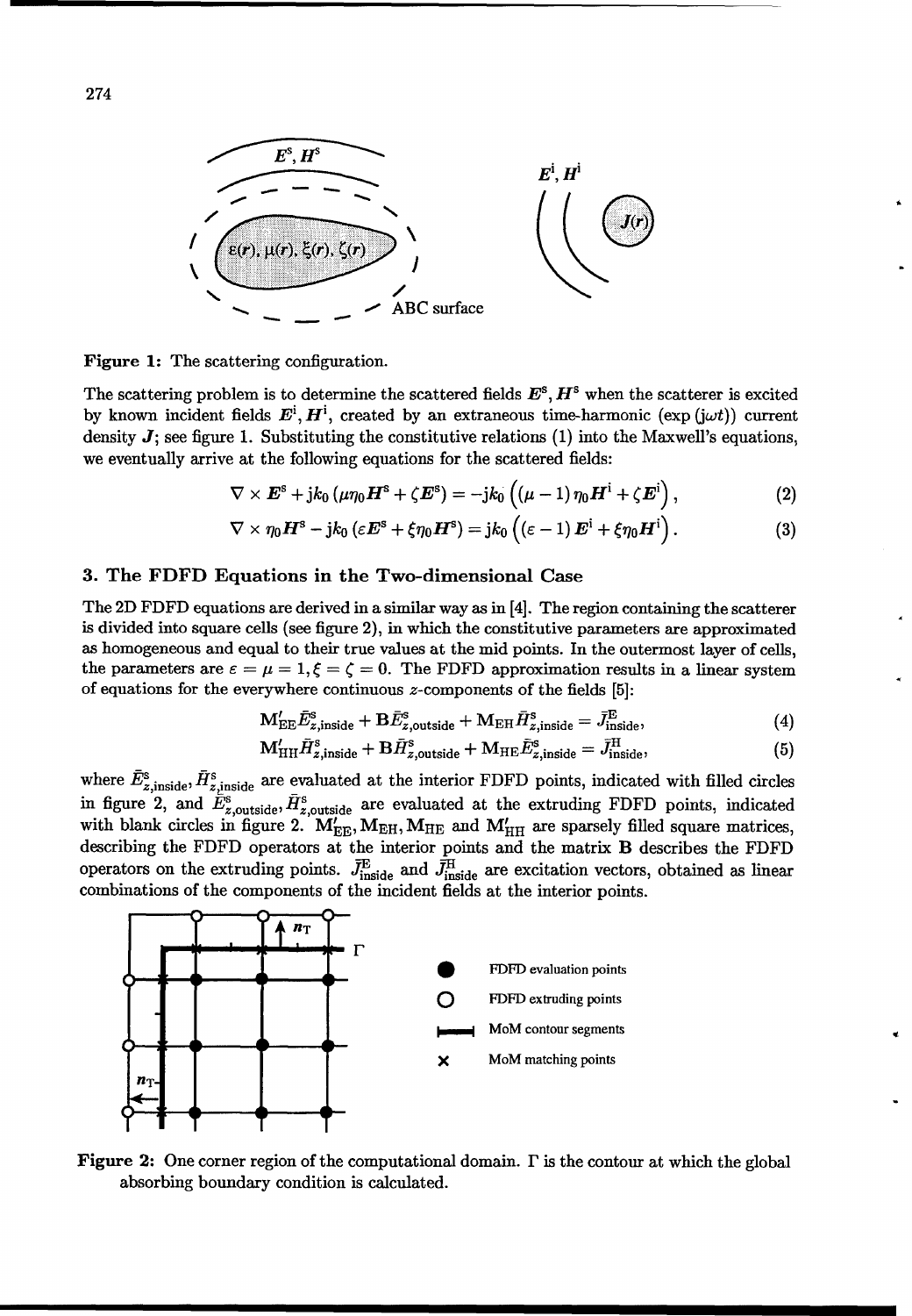#### 4. Absorbing Boundary Condition in Terms of a BIE

With all their sources inside the contour  $\Gamma$ , depicted with a thick solid line in figure 2, the z-component of the scattered fields satisfy the integral equation

$$
\frac{1}{2}F_z^{\rm s}(r)+\int_{\Gamma}\left[G\left(\boldsymbol{r},\boldsymbol{r}'\right)\frac{\partial F_z^{\rm s}}{\partial n'}\left(\boldsymbol{r}'\right)-F_z^{\rm s}\left(\boldsymbol{r}'\right)\frac{\partial G}{\partial n'}\left(\boldsymbol{r},\boldsymbol{r}'\right)\right{\rm d}\Gamma'=0,\quad \boldsymbol{r} \text{ on }\Gamma,\tag{6}
$$

where  $F_z^s$  denotes  $E_z^s$  or  $H_z^s$  and  $G(r, r') = -\frac{j}{4}H_0^{(2)}(k_0 |r - r'|)$  is the 2D free space Green's function. After a simple MoM approximation using pulse functions and point-matching at the points indicated with crosses in figure 2, we obtain the following relation (the numerical ABC) between the scattered field and its normal derivative:

$$
\mathbf{P}\bar{F}_{z}^{\mathrm{s}}=\mathbf{Q}\partial_{n}\bar{F}_{z}^{\mathrm{s}},\tag{7}
$$

where  $\bar{F}_z^s$  and  $\partial_n \bar{F}_z^s$  are vectors containing the field and its normal derivative, respectively, and where P and Q are matrices. To connect the ABC to the FDFD scheme, the elements in  $\bar{F}_{z}^{s}$ and  $\partial_n\bar{F}_z^s$  are approximated from the two nearest FDFD points on each side of  $\Gamma$  by linear interpolations and central differences, respectively, i.e.

$$
F_z^{\rm s} \approx \frac{F_{z,\rm outside}^{\rm s} + F_{z,\rm inside}^{\rm s}}{2}, \qquad \partial_n F_z^{\rm s} \approx \frac{F_{z,\rm outside}^{\rm s} - F_{z,\rm inside}^{\rm s}}{h}, \tag{8}
$$

where h (the mesh parameter) is the side-length of a cell. With  $(8)$  in  $(7)$ , we obtain a matrix relation between the field values at the different side of F:

$$
\mathbf{D}\bar{E}_{z,\text{outside}}^{\text{s}} = \mathbf{C}\bar{E}_{z,\text{inside}}^{\text{s}}, \qquad \mathbf{D}\bar{H}_{z,\text{outside}}^{\text{s}} = \mathbf{C}\bar{H}_{z,\text{inside}}^{\text{s}}, \tag{9}
$$

where the square matrix **D** appears to be well-conditioned and hence invertible. Using (9) in (4) and (5), it thus follows that the fields at the interior points are obtained from the following matrix equation:

$$
\begin{bmatrix}\n\mathbf{M}_{\text{EE}} & \mathbf{M}_{\text{EH}} \\
\mathbf{M}_{\text{HE}} & \mathbf{M}_{\text{HH}}\n\end{bmatrix} \cdot\n\begin{bmatrix}\n\bar{E}_{z,\text{inside}}^{s} \\
\bar{H}_{z,\text{inside}}^{s}\n\end{bmatrix} =\n\begin{bmatrix}\n\bar{J}_{\text{inside}}^{\text{E}} \\
\bar{J}_{\text{inside}}^{\text{H}}\n\end{bmatrix},
$$
\n(10)

where

$$
\mathbf{M}_{\rm EE} = \mathbf{M}_{\rm EE}^{\prime} + \mathbf{B} \mathbf{D}^{-1} \mathbf{C}, \qquad \mathbf{M}_{\rm HH} = \mathbf{M}_{\rm HH}^{\prime} + \mathbf{B} \mathbf{D}^{-1} \mathbf{C}.
$$
 (11)

Note that since neither B nor C nor D depend on the properties of the scatterer, the operation  $BD^{-1}C$  in (11) has to be carried out only once. Thus, for a given mesh and frequency the ABC can be precalculated and stored for further usage when considering different properties of the scatterer, as long as the scatterer is confined within the boundary  $\Gamma$ .

#### 5. Numerical Example

In this one example, consider a circular chiral cylinder with the radius =  $\lambda$ , where  $\lambda$  is the wavelength in free space. The constitutive parameters are chosen to be  $\varepsilon = 2.6 - 0.2j$ ,  $\mu =$  $1.5 - 0.1j, \xi = -\zeta = -j\kappa = -j(0.6 - 0.1j)$ . For the computational region we consider two different mesh sizes,  $41 \times 41$  FDFD points with spacing  $h = 0.05\lambda$  and  $81 \times 81$  FDFD points with spacing  $h = 0.025\lambda$ . The numerical results are compared with a reference solution obtained by means of an expansion in cylindrical eigenwaves. The cross-polarized bistatic echo width  $\sigma_{\text{cross}}^{\text{E}} = \sigma_{\text{cross}}^{\text{H}}$  for waves impinging in the direction  $\phi = 0$  is depicted in figure 3, with the solid lines for the reference solution, the dotted lines for  $h = 0.05\lambda$  and the dashed lines for  $h = 0.025\lambda$ . The numerical results indicate convergence and are in good agreements with the reference solution.